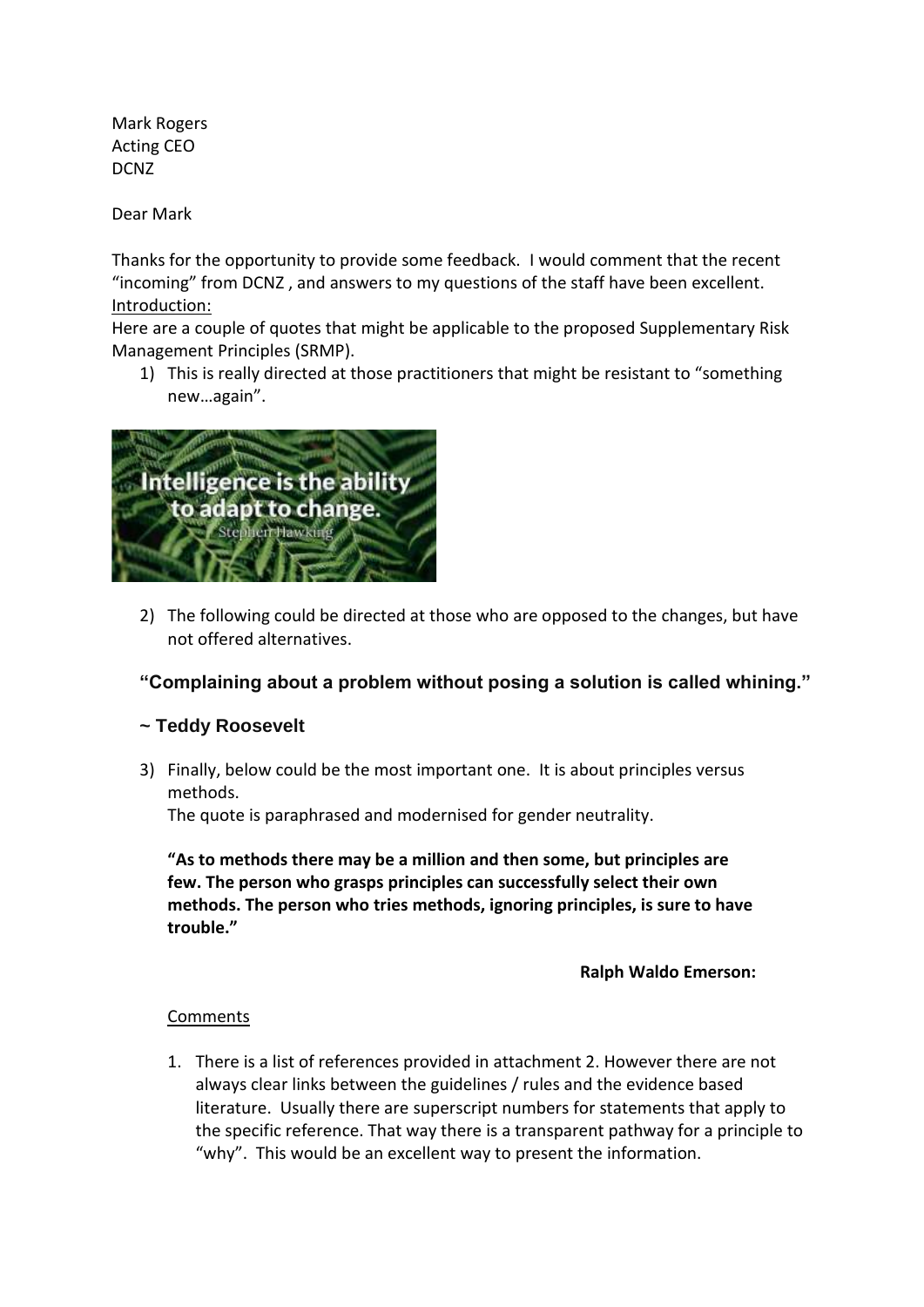1a For example, I may wish to know why a surgical mask needs to be provided to a patient when they are already wearing one on arrival. Would this act as a disincentive for them to wear their own mask into the building? Is moving the responsibility from the patient to the provider proven to be more effective than the status quo? One reason may be that patients wear all manner of masks and this method would standardise this. It would be good to have an explanation of the principles and the evidence though. Furthermore there could be more specifics about mask protocol (e.g. only removing the mask just before having the procedure and having replacing it during down time and at the end of the procedure).

1b Where would the relevant reference (s) be found indicating that the current protocol regarding short-sleeved gowns is significantly worse than a new one, requiring a landfill mountain of a new and unknown entity, being disposable aprons, to be used? This change is one of methodology without reference to principle or real clarity about effectiveness and utility. I am struggling with the aprons, as you can see. In addition, the supply chain for disposable aprons is scant. Including the principles, the reasons and a link to an actual reference for such a change would be greatly appreciated and could do much to enhance the uptake if we really understood the "why". Given the volume of changes in this document, and the possible absence of evidence (I mean evidence ..not just a paper), then perhaps the gown protocol change and even the provision-of surgical-masks-to-patients changes could be saved for another day, when more evidence comes to light?

- 2. Aerosol. For the last 18 months my staff and I have been lead to believe that aerosol is bad and a certain amount of paranoia has arisen amongst the staff as a result. We have done no aerosol since May 2020 however we are talking orthodontics where this is possible. The proposal is a pretty big change of lightening up on aerosol, but with 200 covid cases a day, and so once again the principles could be clarified, with more direct references, like in a scientific paper, rather than just a list that may not inspire transparency. I need to be convinced and so do my staff.
- 3. Vaccination status. Last month I received an excellent explanation about vaccination and it really helped us to get on with our work and just assume that a) some patients may not be vaccinated and that vaccination is not a silver bullet and the vaccinated can still be at risk to us and others…so just assume all are unvaccinated. I acknowledge the update on this matter provided to me by Andrea Knight on 26-10-21 is now out of date regarding methods, however the principles seem to still be valid regarding vaccination status.

So this is where I wish to question the reversal of two risk categories in level 3, back again to three risk categories. It would be great to see the evidence provided in terms of the actual scientific papers regarding how accurately we can differentiate between "Low and Medium". I am going to have a wild guess and state that some will be treated as "medium" when they are low, and less appealingly, the other way